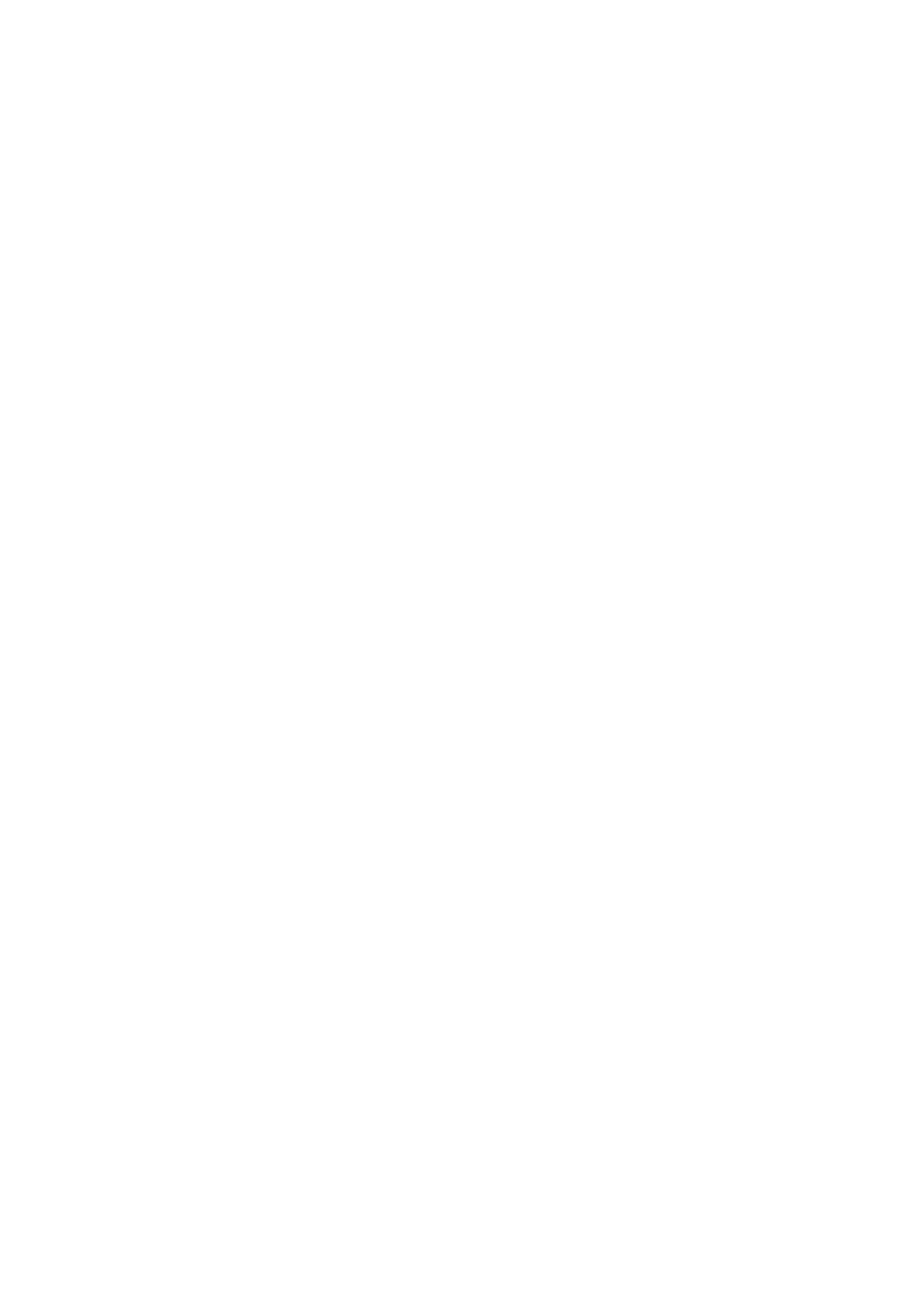Statutory Document No. 20XX/XXXX



*Local Government Act 1985*

## **PORT ERIN GENERAL BYELAWS 2018**

*Approved by Tynwald: Coming into Operation:*

Port Erin Commissioners makes the following Byelaws under section 28 and 30(7) of the Local Government Act 1985.

#### <span id="page-2-0"></span>**1 Title**

These Byelaws are the Port Erin General Byelaws 2018.

#### <span id="page-2-1"></span>**2 Commencement**

If approved by Tynwald, these Byelaws come into operation on  $xxx$  2018<sup>1</sup> and cease to have effect on the xxxx 2038<sup>2</sup> .

#### <span id="page-2-2"></span>**3 Interpretation**

In these Byelaws —

"**the Act**" means the Local Government Act 1985;

"**authorised person**" means a duly authorised officer of the local authority;

- "**carriageway**" has the same meaning as in section 119 of the Highways Act 1986;
- "**controlled waste**" has the same meaning as in section 77 of the Public Health Act 1990;
- "**footway**" has the same meaning as in section 119 of the Highways Act 1986;
- "**highway**" has the same meaning as in section 119 of the Highways Act 1986;
- "**invalid carriage**" has the same meaning as in section 65 of the Road Traffic Act 1985;

"**the local authority**" means Port Erin Commissioners;

<sup>2</sup> In accordance with section 28(3) of the Act the byelaws cease to have effect on the expiration of 20 years after the date on which they come into operation



1

<sup>&</sup>lt;sup>1</sup> Tynwald approval is required by section 30(4) of the Act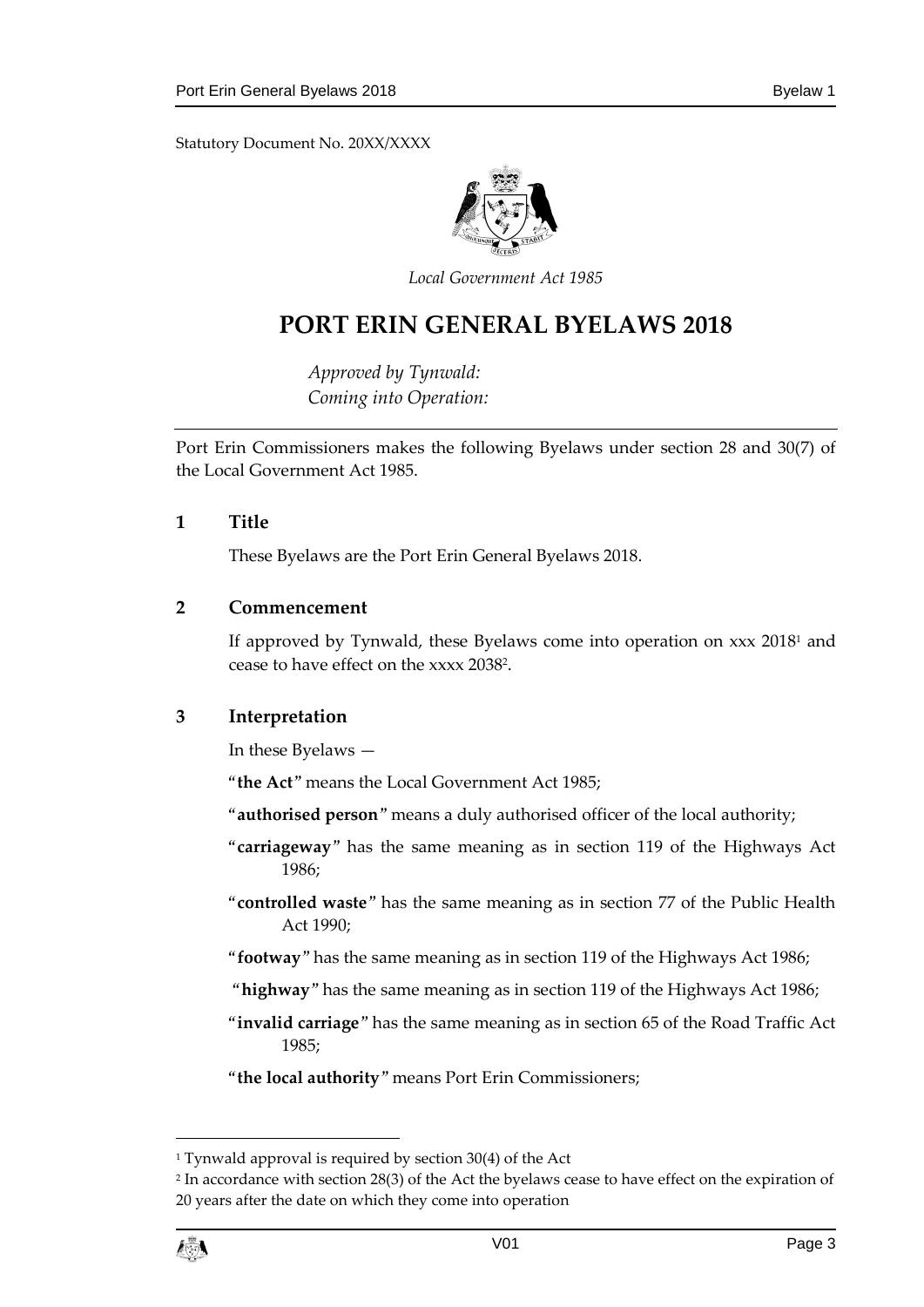- "**motor cycle**" means a motor cycle as defined in section 65 of the Road Traffic Act 1985 whether or not made, adapted or permitted to be used on a road;
- "**motor vehicle**" means any mechanically propelled vehicle, whether or not made, adapted or permitted to be used on a road, other than a motor cycle or invalid carriage; and
- "**public place**" means any highway and any other premises or other place to which at the material time the public are permitted to have access, whether on payment or otherwise.

#### <span id="page-3-0"></span>**4 Penalties and enforcement**

- (1) A person contravening any of these Byelaws commits an offence and is liable on summary conviction to a fine not exceeding £2,500.
- (2) These Byelaws are enforceable by a constable in uniform or an authorised officer of the local authority without the need for a complaint having been made.

#### <span id="page-3-1"></span>**5 Excessive noise**

- (1) After being asked to desist by a constable in uniform or an authorised person a person must not, in any public place —
	- (a) play upon or sound any musical or noisy instrument;
	- (b) sing or shout;
	- (c) operate or permit to be operated, any radio, amplifier, compact disc player or other similar device; or
	- (d) otherwise make any noise,

in a manner so loud or so continuous or repeated as to cause disturbance or nuisance or give reasonable grounds for annoyance to any other person.

- (2) Paragraph (1) does not apply to a loudspeaker used in circumstances where section 14 of the Public Health Act 1990 (noise in streets) applies.
- (3) To avoid doubt, paragraph (1) does not apply to anything done in compliance with a written authorisation or consent from a Department, Statutory Board or the local authority.

#### <span id="page-3-2"></span>**6 Touting**

- (1) A person must not in any public place, without the prior written consent of the local authority —
	- (a) advertise or solicit custom or for service; or
	- (c) seek to gather information for use in the supply of goods or services,

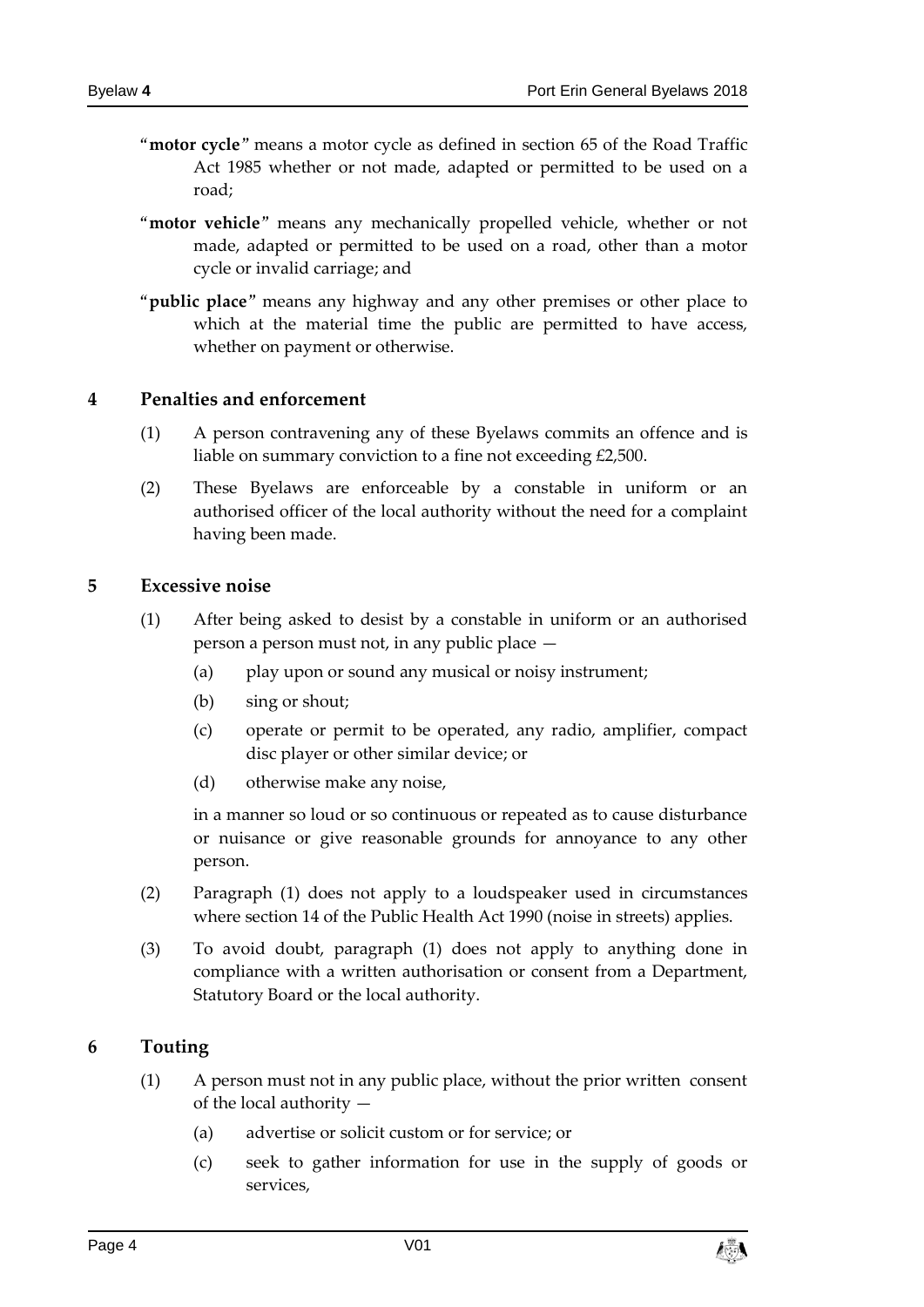in such a manner as to cause obstruction or give reasonable grounds for annoyance to any other person.

- (2) The local authority may give consent under paragraph (1) unconditionally, or subject to conditions that may include (but are not limited to) —
	- (a) requiring those persons to retrieve any discarded leaflets so as to prevent littering; and
	- (b) requiring those persons to remain in specified areas.

## <span id="page-4-0"></span>**7 Dangerous games near streets**

A person must not play football or any other game on land adjacent to a street in a manner likely to —

- (a) cause danger or give reasonable grounds for annoyance to any person; or
- (b) cause obstruction to traffic in the street.

## <span id="page-4-1"></span>**8 Ball games, self-propelled vehicles, etc. to the annoyance of local residents**

- $(1)$  A person must not  $-$ 
	- (a) play football or any other ball game;
	- (b) ride a pedal cycle; or
	- (c) skate, slide or ride on rollers, skateboards or other self-propelled vehicles,

in any public place or parking place provided by the local authority under section 13 of the Road Traffic Regulation Act 1985, so as to cause danger, obstruction or give reasonable grounds for annoyance to any person.

(2) In this byelaw "**self-propelled vehicle**" means a vehicle, including a pedal cycle, propelled by the weight or force of one or more persons standing, skating, sliding or riding on the vehicle, or by one or more persons pulling or pushing the vehicle but does not include a wheelchair or a perambulator (in each case) used in the manner for which it was constructed.

## <span id="page-4-2"></span>**9 Repairing vehicles**

- (1) A person must not repair any motor vehicle on the footway or carriageway of any street.
- (2) If a person commits an offence under paragraph (1), and the local authority decides that it is necessary to cleanse the street or any surface water drain as a consequence of such repair, the local authority may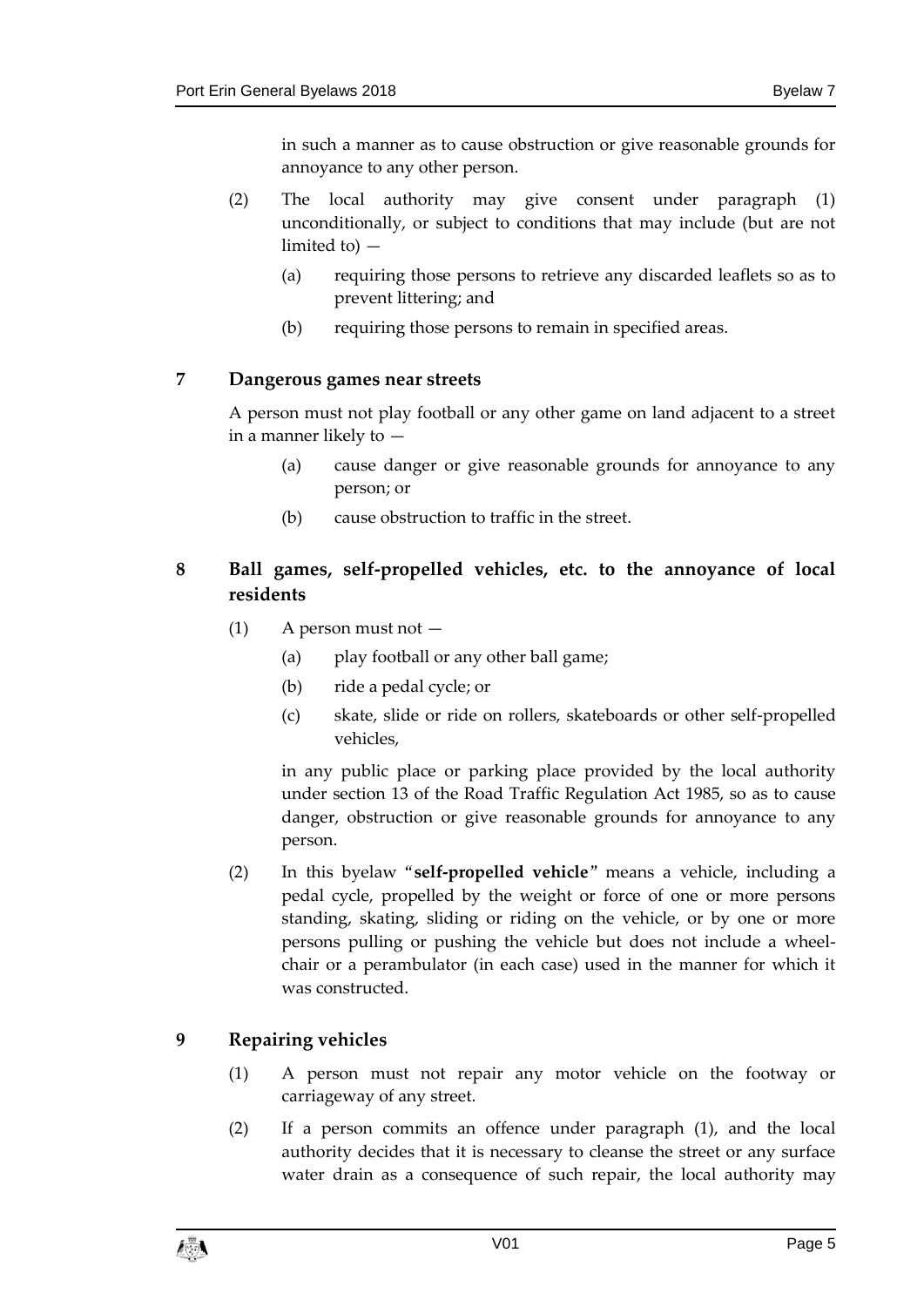undertake the cleansing and recover the cost of so doing from that person.

- (3) A person must not, to the annoyance of residents, service, repair or work upon a motor vehicle or motorcycle in any street.
- (4) In proceedings for an offence under paragraph (3) it is a defence to show that —
	- (a) the vehicle had broken down and the act complained of was necessary in order to remove it; or
	- (b) the vehicle had been left outside suitable premises to await removal from the street at the earliest possible time, for such service, repair or maintenance work.

#### <span id="page-5-0"></span>**10 Interference with life-saving equipment**

A person must not, except in an emergency for which the equipment is designed, remove, displace or otherwise interfere with any life-saving appliance placed by the local authority or a Department.

#### <span id="page-5-1"></span>**11 Cycling and skating**

A person must not cycle, skate on roller skates, a skateboard, rollers or wheels or any similar device on any footway in such a manner as to cause danger or annoyance to any person.

#### <span id="page-5-2"></span>**12 Moveable dwelling**

- (1) A person must not maintain or reside in a moveable dwelling in any public place without prior written consent from the local authority.
- (2) For the purpose of this byelaw, the following maintain a moveable dwelling —
	- (a) a person by whom the dwelling was placed there; and
	- (b) a person who resides in or makes domestic use of the dwelling.
- (3) In this byelaw, "**moveable dwelling**" means any tent, caravan, van, or other conveyance (whether or not capable of being used on roads), and any shed or similar structure, which is made, adapted or used for human habitation.

#### <span id="page-5-3"></span>**13 Washing or cleaning yards, gardens, premises, etc.**

A person or business must not wash, sluice or brush, or cause to be washed, sluiced or brushed, into any street or public place, any dirt, debris or other waste from any yard, garden or other part of the curtilage of the premises.

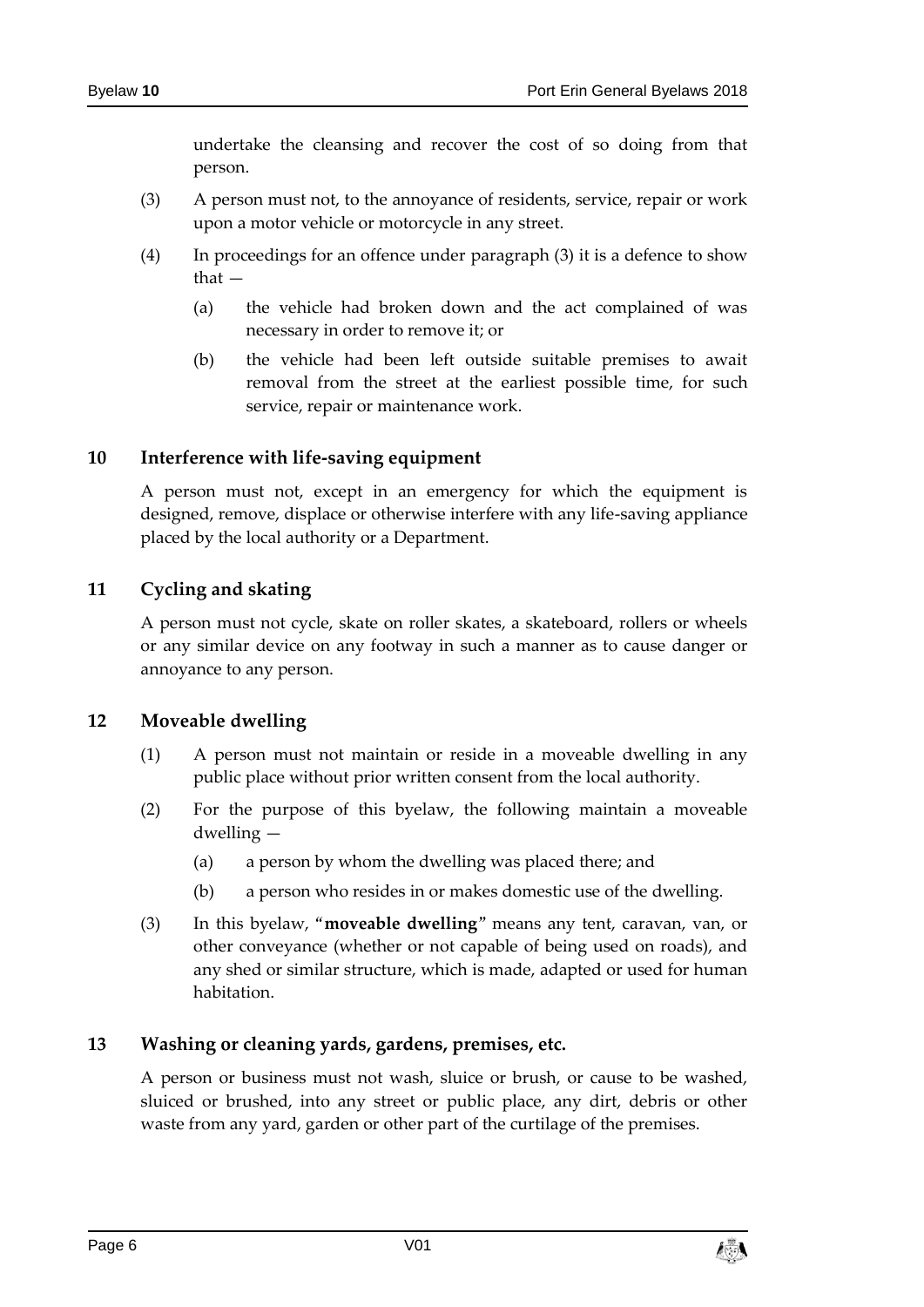## <span id="page-6-0"></span>**14 Feeding of animals and birds**

A person must not feed, or attract the gathering of wild birds, other wildlife or vermin, by providing any food in a manner likely to cause nuisance, inconvenience or to give reasonable grounds for annoyance to any person.

## <span id="page-6-1"></span>**15 Removal of notices and signs**

A person, other than an authorised person, must not remove or otherwise tamper with any notice, sign, street name plate or other article that has been erected, placed on or attached to any property, by or on behalf of the local authority in pursuance of any statutory functions or for public information.

## <span id="page-6-2"></span>**16 Shopping trolleys**

- (1) A person must not leave or abandon a shopping trolley in any public place away from the shop from which it was obtained.
- (2) On being notified by the local authority of the whereabouts of an abandoned shopping trolley, the owner of the shop must remove it.
- (3) If the owner of a shopping trolley fails to remove it within 48 hours of being notified by the local authority of its whereabouts, the local authority may deliver the trolley to the shop and recover its reasonable costs for collection and delivery from the owner.
- (4) In this byelaw "**shopping trolley**" means a trolley provided by the owner of a shop to customers for use by them for carrying goods purchased at the shop.

## <span id="page-6-3"></span>**17 Drying or airing clothes, etc.**

A person must not hang, drape or otherwise leave any clothing, bedding, towels or other items to be dried or aired on any string, line, rail or other apparatus at the front of any premises or at the side of any such premises where that side abuts a street.

## <span id="page-6-4"></span>**18 Failure to remove refuse bins from highway after collection**

- (1) The occupier of any premises from which controlled waste is collected must remove any bin from the highway as soon as practicable after the bin has been emptied by the local authority or any contractor.
- (2) Paragraph (1) does not apply to a bin that is placed on the highway with the consent of the Department of Infrastructure and in compliance with any conditions to which that consent is subject.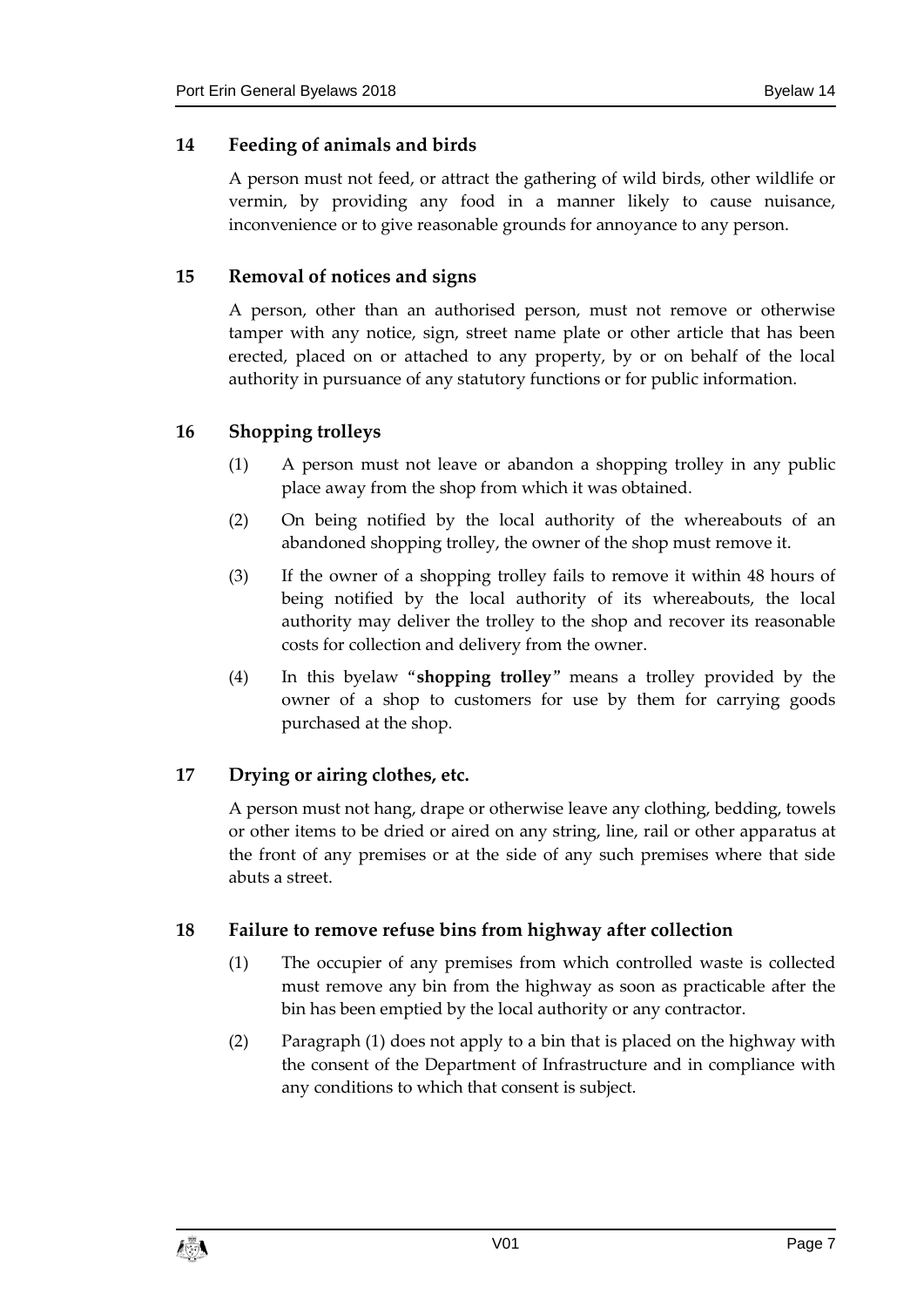#### <span id="page-7-0"></span>**19 Artificial Light**

- (1) A person must not install security lights or exterior lights to a building or structure so as to cause a nuisance or give reasonable grounds for annoyance to a person in his or her home as referred to in paragraph (2).
- (2) The light causing the alleged nuisance or grounds for annoyance must affect a habitable room such as a bedroom or living room.

#### <span id="page-7-1"></span>**20 Failure to provide particulars**

If a constable in uniform or an authorised person has reasonable grounds for believing a person is committing, or has committed, an offence under these Byelaws the constable or authorised person may require the person to give his or her full name and address.

## **THE COMMON SEAL<sup>3</sup> of Port Erin Commissioners was affixed on**

**xxxx 2018 in the presence of** —

**(L.S.)**

**MADE**

**XXXXX** *Chairman, Port Erin Commissioners*

**JASON ROBERTS** *Clerk to Port Erin Commissioners*

-



<sup>&</sup>lt;sup>3</sup> As required by section 30(2) of the Local Government Act 1985.